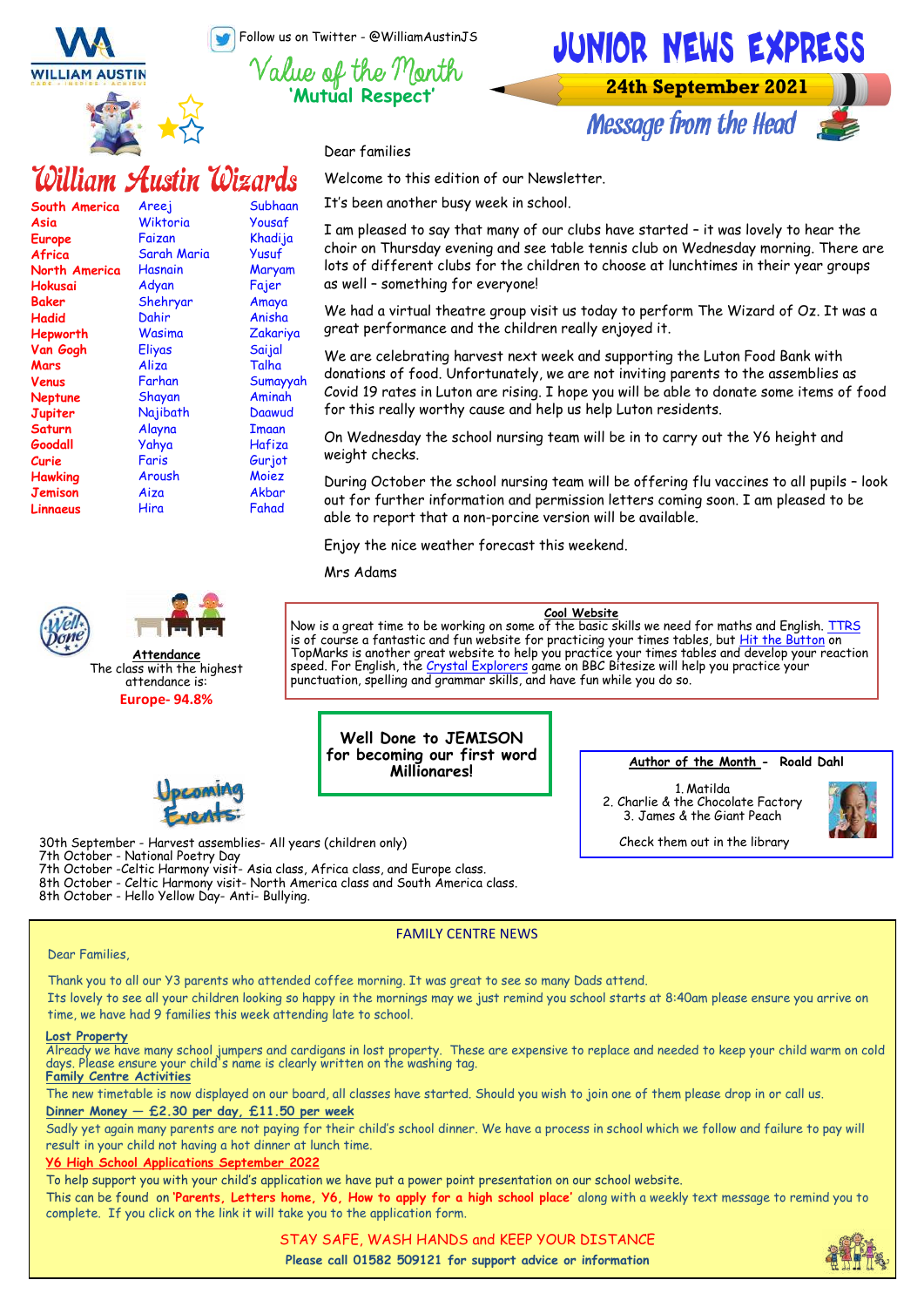# Take a look at this week's **WOW Work!**



*Safiyyah (Baker)*

 *Unsa (Curie)*

#### **The Wonderful Wizard of Oz** Wednesday 22<sup>nd</sup> September My favourite character was Professor Stage because she was very funny. To design my own Greek wase There was a good witch, and a bad, ugly and green witch. It was mainly about a girl called Dorothy and a dog named Toto. Characters were jumping in and What is the theme of your pal? out of the screen! Dorothy wanted to go home but she had to see the Wizard of Oz to get home. She had to go to Emerald City to do that. There was also a scarecrow, a lion and a tinman. There were lots of songs and we all clapped our hands. I would recommend this play as it is fun. *(Hajra, Van Gogh)* techniques will you be This play was lots of fun at the start as it was an interactive show. There was a lot of clapping and singing, so it was very noisy. There were characters jumping out of the screen! The Good Witch was the witch of the North and the Bad Witch was the witch of the West. The main characters were What do you want to achieve! Dorothy & Toto the dog. It was great! I would recommend this play. *(Saijal, Van Gogh)*excellent design  $\sqrt{m}$

#### *Sadiqul (Jupiter)*

#### **English**

It has been an exciting start to the new school year, in terms of English We have celebrated the life of Roald Dahl and launched Accelerated Reader across the whole school. All children , once having read their book will take a quiz. This quiz will help us to track both their comprehension and progress. **Competition results.**

Our Summer Reading Challenge winner was Piritip who read an amazing 1,038,258 words. The winner of Year 5 was Sohaib and in Year 4 Tazmeen. Well done to every child who took up the challenge. *Mrs Grey*

#### **Value of the Month - Mutual Respect**

Mutual respect is understanding that we all don't share the same beliefs and values. Respecting the values, ideas and beliefs of others whilst not imposing our own on others. Mutual respect is defined as a proper regard for the dignity of a person or position. The word 'respect' comes from two Latin words: 're' meaning 'back' and 'specere', meaning 'to look'. The meaning of our modern word seems to have developed from an idea of looking back at, regarding, or considering someone or something. Today, the word means 'to value someone highly for what they say or do' or 'to treat people politely and thoughtfully, to show we value them." Enter the following link into your browser to watch a video that will help you understand<br>this value better: <u>[https://www.bbc.co.uk/teach/school](https://www.bbc.co.uk/teach/school-radio/assemblies-ks1-ks2-british-values-mutual-respect/zp8yhcw)-radio/assemblies-ks</u>

### **Year 3**

It has been a fantastic week in Year 3. The children have really settled into all the new rules and routines at the junior school. We started our English work this week with a journey down a very long, dark and smelly tunnel so the children could experience the feelings of the characters in our story, The Tunnel. In Maths, we have continued to look at place value in 3-digit numbers and the children have really impressed their teachers with their skills. In Science this week, the children have made their own rocks using Starburst! Ask them to explain to you what happened. *Miss Thingsaker & the Year 3 team*

#### **Year 4**

This week in Year 4 we started diary writing in English. The children have been introduced to a book which has been based in Tobago and they have really enjoyed learning about this. As artists, they have practised their sketching skills in the 'still life' topic and have been investigative scientists looking at the properties of solids, liquids and gases. Reading: Please encourage your child to read daily and help your child read and build their new vocabulary, especially when reading together. This will help them with their quizzes which they complete in the class. Maths: A reminder of how<br>useful 'my maths' is to support your children's learning- login-william3 passw *Mrs Chowdhury and the Year 4 Team*

#### **Year 5**

Year 5 have heroically started our Greek myths and legends unit in English – they met ancient Greeks first hand and created their own mythical<br>creatures! Be sure to ask them about Medusa. In Maths we will be starting our a activities before moving on to formal methods. Andy Peck has been coming in to work with our Year 5 classes to develop our Willow Garden and the children have loved clearing and planting vegetables for the spring. Please ensure your child reads their reading book daily and remember to sign their record books. *Mrs Hussain and the Year 5 Team*

#### **Year 6**

Year 6 children have continued their great start. In English, children will be learning to write effective conquering fear stories. To kickstart the unit, some very brave Year 6 children faced their fears by plunging their hands into mystery boxes in a special assembly. In addition, we've begun our new maths topics: four operations. Children have been honing and showing off their addition, subtraction, multiplication and division skills. Lastly, at William Austin we offer a range of clubs — before school, after school and during lunchtime. Please discuss these enriching opportunities with your child and encourage them to attend. *Mr Gilligan & the Year 6 team*